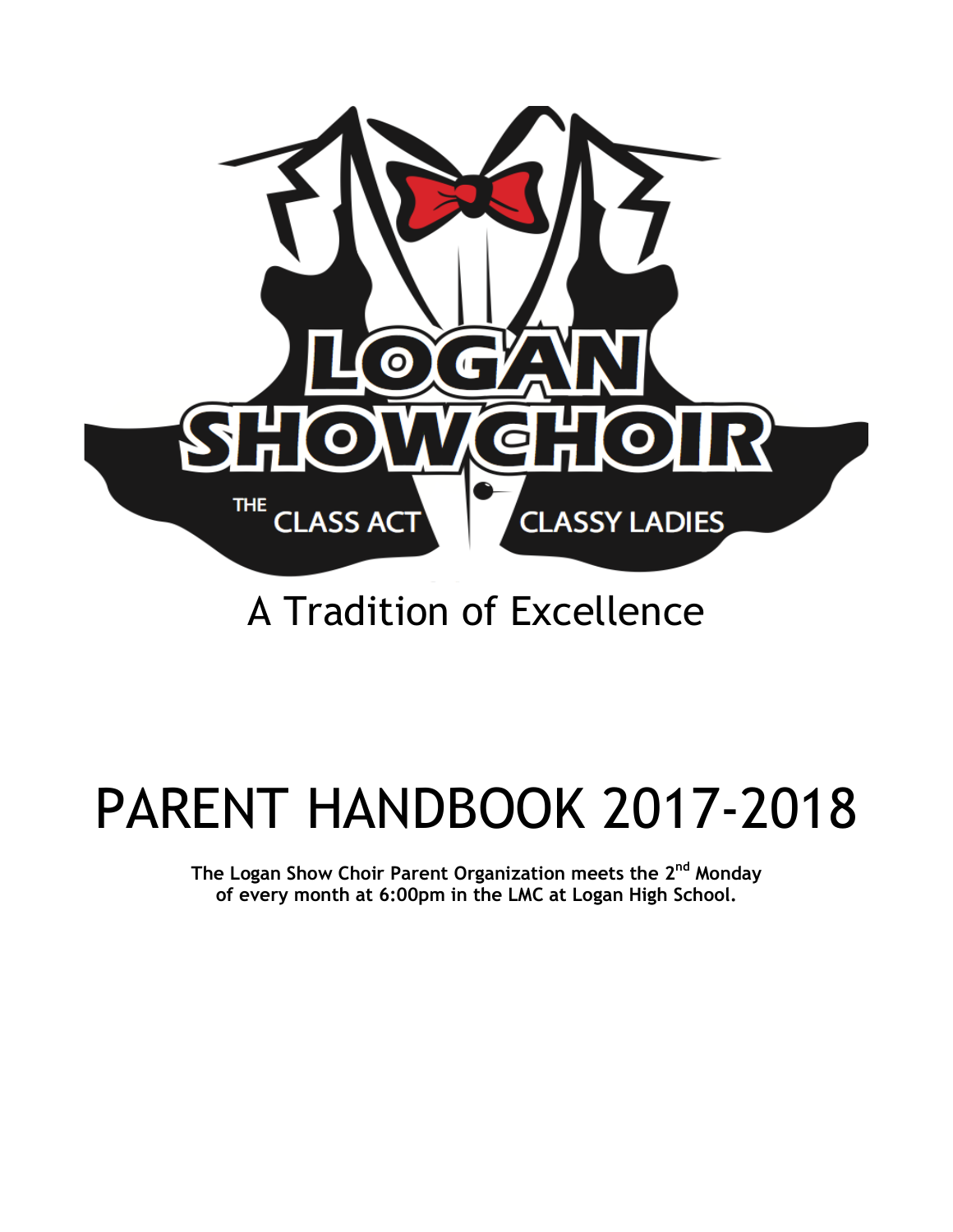## **The Class Act and Classy Ladies**

## Show Choir Expectations

Welcome to the Logan Show Choir family! Show choir is a very unique experience yet functions a lot like a team sport. As with any team, every member is expected to consistently work hard so all involved can continually improve and work towards the collective goals of the group. If all are dedicated to and focused on the goals of the group, we will have an extremely rewarding season and progress musically, physically, socially, and emotionally.

#### **All members will:**

Maintain a positive attitude Focus and improve throughout each rehearsal Attend and actively participate in all rehearsals and performances Show respect to all participants, directors, clinicians, parents, and competitors Keep an open mind and be willing to try new methods Help others when in need and seek help when needed

#### **Importance of Scheduling and Responsibility**

There are no second-string players or back-ups in show choir. The Logan Show Choirs do not use "rovers" in our shows. Each member is held responsible by themselves as well as by the group. Show choir is unique due to the fact that everyone is a starter, regardless of position on stage, and all are expected to perform cohesively at a high level. This is achieved through group rehearsals and teamwork.

**1. Choir Requirements:** Show choir is an extension of the curricular choir offerings at Logan High School. By making the commitment to being a singer/dancer you are also making a commitment to participate in one of the curricular choirs offered at Logan High School.

**2. Band Requirements:** Show band is also an extension of the curricular band program at Logan High School. By committing to the show band you are also committing to participate in curricular band at Logan High School.

**3. Rehearsal Attendance:** Members of The Class Act, Classy Ladies, show band, and stage crew are expected to arrive early for all rehearsals. All absences must be communicated and excused with the directors prior to absence. The directors will review any unexcused absences. Consequences could include student not being allowed to perform. If a student is not allowed to perform, they are still expected to participate in all rehearsals as well as be in attendance at the performance. Continued unexcused absences may result in dismissal from the group.

A pre-approved absence form will be in the choir room and must be filled out prior to any missed rehearsals.

#### **4. Regular Rehearsal Schedule:**

| The Class Act:        | Mondays 6:00-9:00pm | Thursdays 3:30-7:00pm |
|-----------------------|---------------------|-----------------------|
| <b>Classy Ladies:</b> | Mondays 3:45-6:00pm | Thursdays 6:00-8:00pm |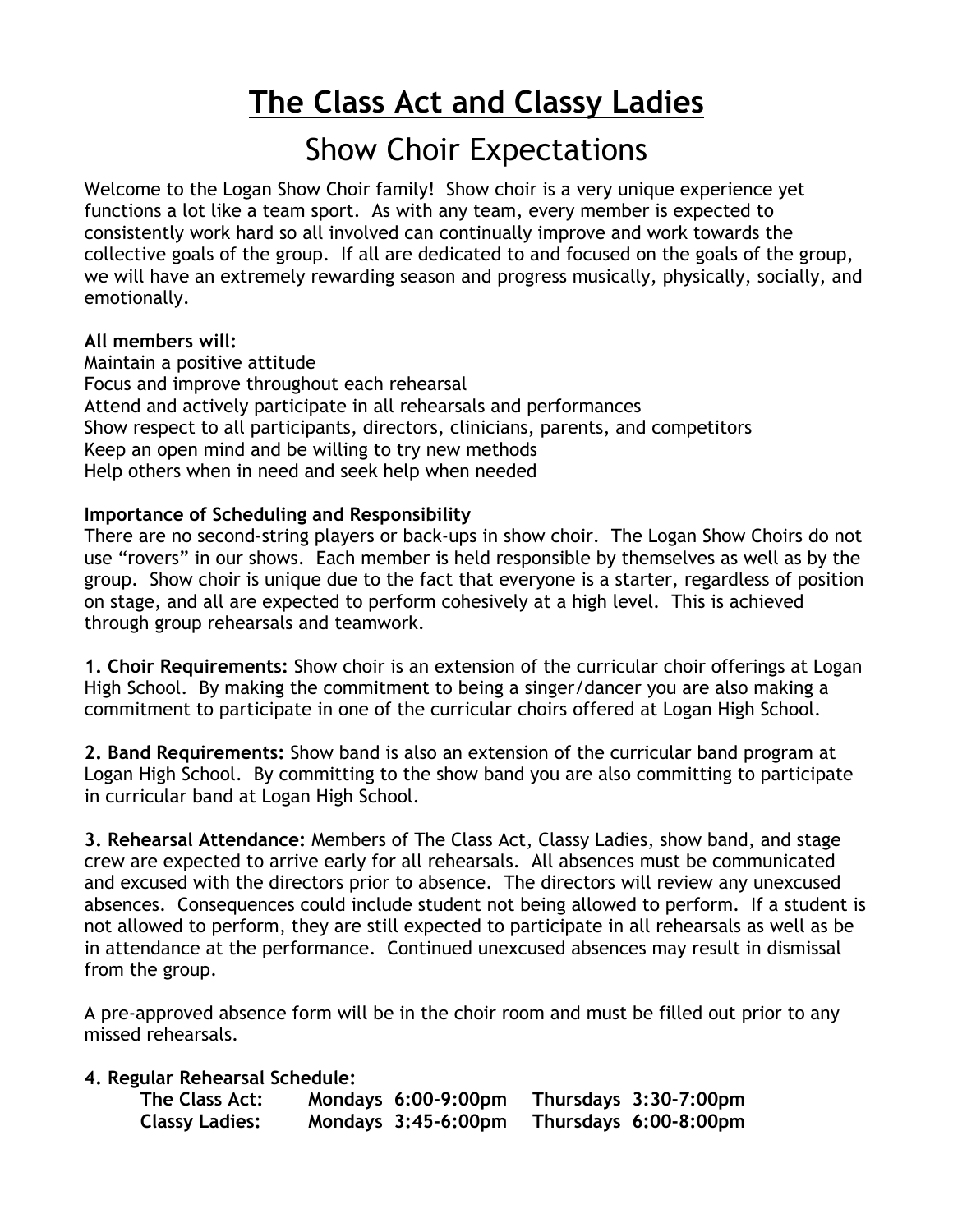**5. Workshops and Camps**: The Class Act and Classy Ladies have several workshops and camps to teach vocals and choreography as well as to clean and refine both shows. Dates will be communicated with families and it is mandatory that students be in attendance.

**6. Competition and Performance Attendance:** All singer/dancers, show band, and stage crew are expected to be at every performance and competition unless it is pre-approved by the directors. This includes performances by only one of our groups. Members of the other group are expected to be in attendance to cheer on and support our program. Mark your calendars now! Exceptions will be made for unexpected athletic playoff dates, in which case you will have the choice to play or perform. An unexcused absence at a competition or performance may result in dismissal from the group for the remainder of the season. If communicated early enough, schedule modifications may be possible in the event of a major conflict so that the student is able to be at both show choir and the other event. Students missing any competition or performance for any reason will be of the understanding that this may limit solo opportunities and blocking placements.

**7. Excused vs. Unexcused Absences:** Excused absences must be communicated and approved by directors prior to said absence. An unexcused absence is one that is not communicated prior or is communicated but not approved. Emergency situations may be accommodated.

**8. Grades:** Grades are the number one priority for students in the Logan Show Choirs. If a student receives 2 or more "F's" they will not be allowed to perform until all grades have been brought up to passing. This is school district and WIAA policy.

**9. Contract:** Parents and students will sign a contract stating that they understand the guidelines and expectations of being a member of the Logan Show Choirs and the Logan Show Choir Parent Organization.

#### **Multi-Activity and Absence Protocol**

It is the philosophy of the Logan Show Choirs that students are allowed and encouraged to participate in other activities. We work alongside other curricular, co-curricular, extracurricular, and outside activities to make this possible. Protocol for splitting time with other activities is detailed below. Communication prior to any conflicts is key. Notifying the directors after the fact is inconsiderate to your teammates. If a last minute conflict occurs, contact the directors directly.

Consequences for not following protocol may result in ineligibility to perform or dismissal from the group.

- 1. **Rehearsal:** Follow the 50/50 rule. Split your time evenly between both activities.
- 2. **Show Choir rehearsal and Co-Curricular game/competition:** It is expected you participate in the game/competition and come to rehearsal before or after (if possible).
- 3. **Show Choir Performance and Co-curricular activity practice/rehearsal:** It is expected you will attend the show choir performance.
- 4. **Show Choir Performance and Co-curricular activity game/competition:** You will be asked to choose between the events. In this case, your decision will come without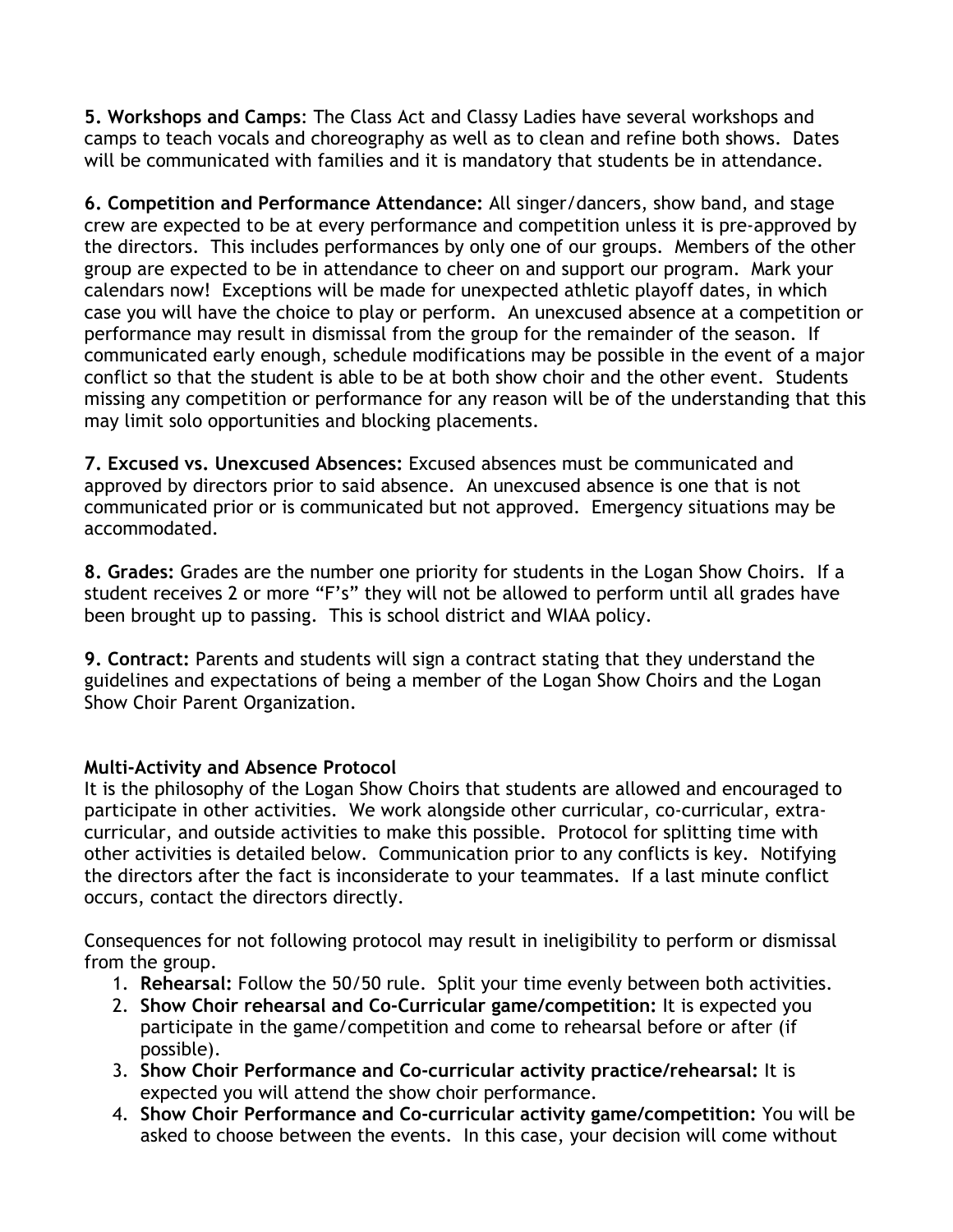consequences, but know that major conflicts will affect blocking for the rest of the group. We only have 4-6 competitions so conflicts with these events should be carefully considered.

- 5. **Excused absences:** School sponsored activities (with prior approval), family emergencies, school/class meetings, sickness (you are expected to communicate sickness immediately for liability issues), holiday observations. Excused absences must always be pre-approved.
- 6. **Unexcused absences:** Work, social events, nonemergency medical visits or nonspecialist medical visits (please schedule these visits outside of scheduled rehearsals), haircuts, dental visits, etc. Homework: You are a student first and a musician/athlete second. Part of being a student athlete is knowing how to organize homework schedules and activity participation. Missing rehearsals or performances to do homework will not be an excused absence and you may be assessed for academic probation if this is an issue. Special situations may be accommodated.

#### **Behavior, Costume, and Make-Up Expectations:**

**1. General:** All members of the Logan Show Choirs will ride the bus to and from competitions and performances with the exception of local events. All members will stay for the duration of the competition or performance. You will listen to and show respect for the adult chaperones, parents of the host school, other students, and other directors. You will be in costume and ready to go at least one hour prior to performances. You will watch other performances throughout the day in the performance space or alternate viewing area. You will cheer on and support other groups that are performing or competing.

**2. Bus rides:** The buses will be kept clean by students. Anything brought onto the bus needs to also be removed from the bus. Any movies will be rated PG-13 and under. Significant others are not allowed to share seats.

**3. Activities Code:** Students will sign and follow the Activities Code as approved by the school district of La Crosse and the WIAA.

#### **4. Costume Care and Responsibilities:**

- a) Each show choir would like 2-4 parents/guardians to act as liaisons. At least one of these people needs to have sewing skills necessary for emergency costume repairs.
- b) Each show choir needs a team of sewing/costume parents/guardians. This team will be responsible for assisting with and carrying out any alterations needed throughout the season. The majority of major sewing work and time will occur at the beginning of the season when costumes begin to arrive. This team does not need to be the same as the team of liaisons.
- c) Our costumes are a vital piece of our shows and make up a large piece of our annual budget. They need to be in presentable condition for every performance. It is the students' responsibility to ensure that all costume pieces are present and that costumes arrive to performances. It is recommended that you pack your bag the night before a performance or competition and check it again in the morning before you leave home. No one will be allowed to perform with an incomplete, soiled, or damaged costume.
- d) The cost of repairing or replacing any costumes should they become lost, stolen, destroyed, or damaged is the responsibility of the individual.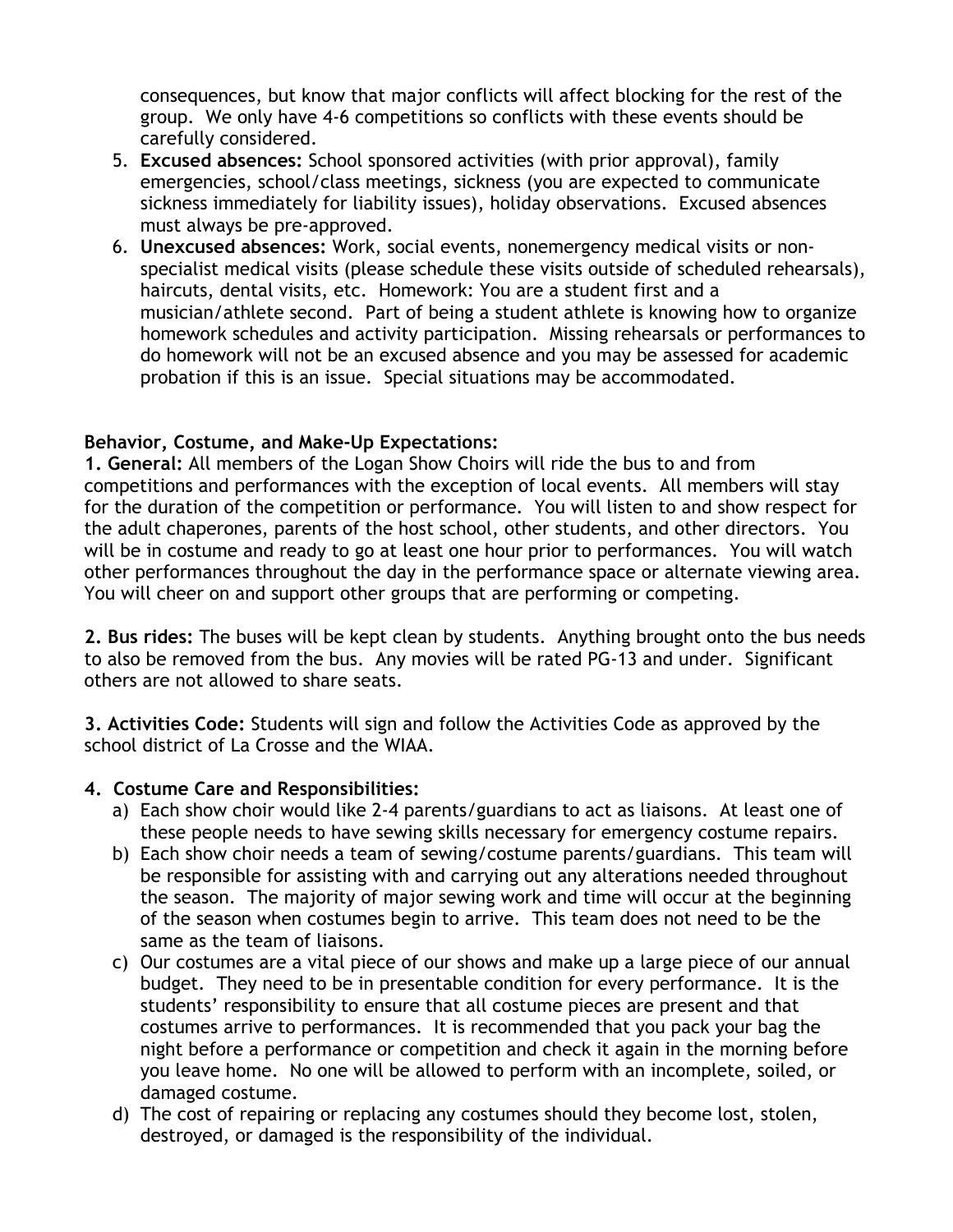- e) Organize and store costumes in the proper location and manner at all times.
- f) Costumes will be taken out of garment bags immediately after performances so they can air out to help retain quality.

**5. Make-Up, Hair, and Undergarments:** All members will be informed of the expectations pertaining to make-up, hair, and undergarments. These expectations will be decided by the directors and will be followed by all members with no exceptions.

**6. Set-Up and Tear-Down:** Everyone will help with set-up and tear-down. Jobs will be assigned for stage set-up for both groups and students will complete their jobs in a timely manner before and after performances. Students will also help set the stage before and after rehearsals as needed.

**7. Load In and Load Out**: Everyone will help load all equipment necessary onto the bus or into the trailer before and after performances or competitions. Double-check everything before loading the bus or trailer. Do not assume that everything has been loaded unless we have double-checked. If possible, we will always try to unload equipment at competitions the night before.

**8. Rehearsal Shirts**: Students are given rehearsal shirts at the beginning of each season. These shirts are to be worn at all rehearsals and some early performances. This helps with blocking and cleaning. The exception to this will be choreography camp. Shirt colors will be communicated prior to camp.

**9. Academic Releases:** There may be occasions when a performance, competition, or trip may take the students out of the school day. Performers are expected to communicate with teachers in a timely fashion and ensure that all homework, projects, and tests are taken care of before the missed class period.

#### **Parent/Guardian Responsibilities and Requirements**

All parents/guardians of Logan Show Choir members are automatic members of the Logan Show Choir Parent Organization or the LSCPO. The Logan Show Choirs could not exist without the support and involvement of the LSCPO. The main focuses of the LSCPO are fundraising, all events leading up to Showcase, chaperoning, and being the most supportive fans our kids could ask for! We hope that you will take an active role in supporting the Logan Show Choirs. Please mark your calendars now for the scheduled performances, festivals, and competitions.

**Fees:** The Logan Show Choirs are almost entirely funded by our parent organization (LSCPO), through activity fees paid by each member, and through fundraisers throughout the season.

| \$450.00 |
|----------|
| \$350.00 |
| \$150.00 |
| \$100.00 |
|          |

**A \$50 deposit is required for all singer/dancers at the beginning of vocal camp in August.**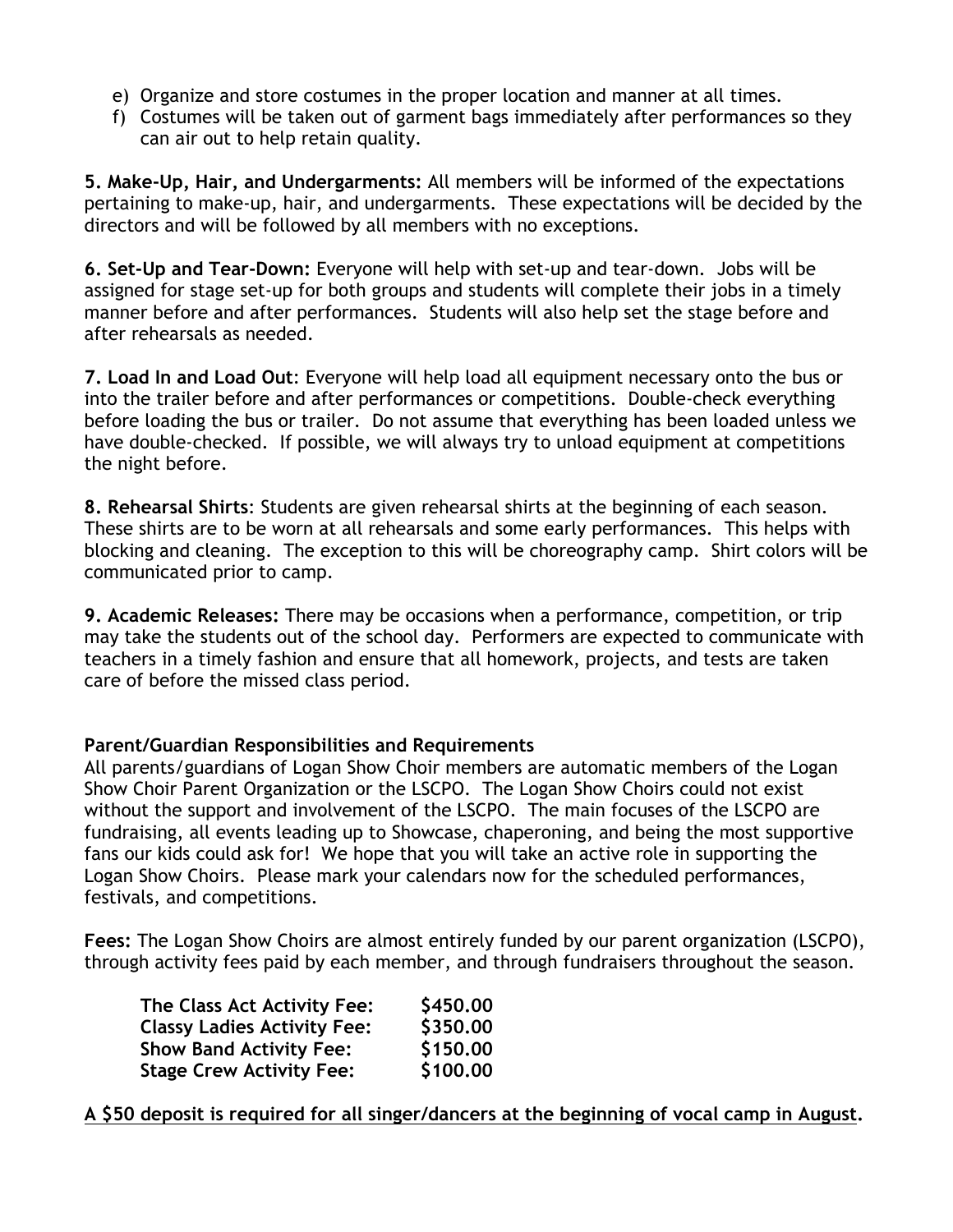*Starting this season, activity fees will now be all-inclusive. This will eliminate the need to charge for incidentals throughout the season and will allow everyone to be able to more accurately budget payments. One overnight, all t-shirts worn by students (rehearsal, spirit, and invite), shoes, make-up, and The Class Act track jacket are some of the necessities included in the activity fee.*

#### **Payment on student accounts is expected each month of the season. This includes the summer months!**

If this is financially impossible, several options exist:

- Participate in fundraising and volunteer opportunities to lower the amount owed or even pay your entire activity fee!
- Pay fees in full at the beginning of the season and receive a 10% discount
- Pay your fees on a monthly basis contact the LSCPO treasurer to set-up a payment plan.
- Financial Aid for up to half of the activity fee is available to those who apply for it. Contact the LSCPO treasurer or a director for details about how to apply.

The LSCPO will not let financial concerns be the reason a student cannot participate in show choir. For this reason, financial aid will be offered to those who request it and meet the requirements.

**Starting with the 2017-2018 season, students will not be allowed to audition for the next season until fees from the current year are paid in full. This mandate will be effective for all students for the 2017-2018 school year. Balances from prior years will be exempt from this rule but will still need to be paid in full in order to graduate.**

The Logan Show Choir Parent Organization has a budget of approximately \$65,000 per year (about \$812.50 per student). Annual expenses include, but are not limited to: costumes, travel, choreography, musical arrangements and licensing, and competition fees. Funds are brought in through activity fees, fundraising events, sponsors, and profits from the Logan Showcase, Chocolate Soiree, and Spring Spectacular.

Money collected is placed in one of two accounts: individual student accounts or the general fund. The general fund pays for expenses that are responsibilities of the entire group. Parents/Guardians will receive monthly statements that provide information on your student's credits and balance. We appreciate prompt payment to maintain an adequate cash flow. A treasurer's report will be given at the beginning of each monthly meeting that will summarize our financial state.

Any overpayment to a student's account will be rolled over to the following season for that student. If you have overpaid during your final year as a member of the Logan Show Choirs, the overpayment will become a donation to the general fund.

While it is the goal of the LSCPO Board to allow all qualified students to participate in show choir regardless of their ability to pay, the Logan Show Choirs would not exist without financial support. The Board offers several methods to lessen the financial impact of participation.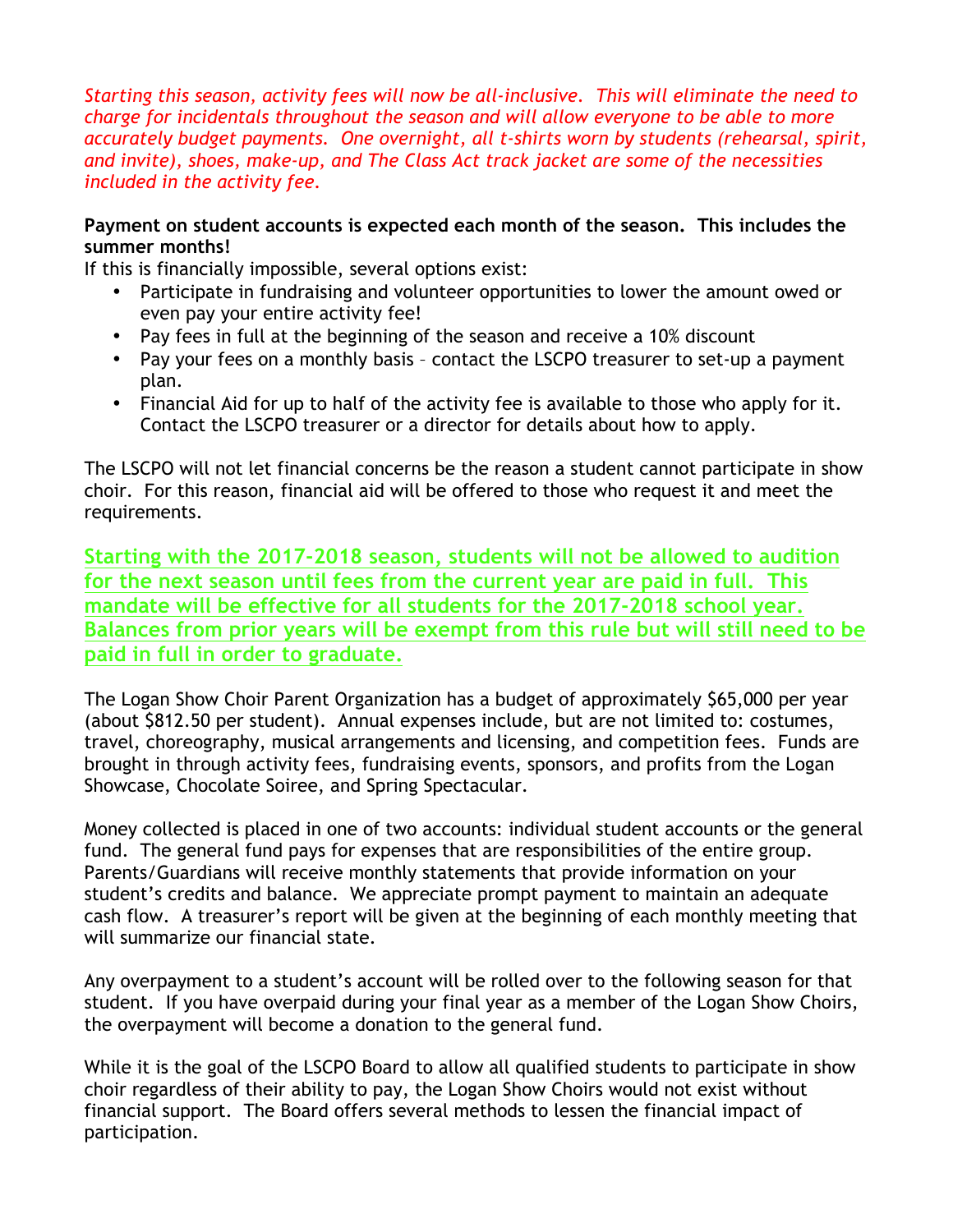**Fundraising**

Student activity fees cover a fraction of the annual costs generated by our show choirs. To fill the gap, the LSCPO sponsors many fundraisers throughout the year. Parent/guardian volunteers are needed to help make these efforts successful. Some fundraisers offer students the opportunity to earn money for their individual accounts. A list of some of our most successful fundraisers include: Riverfest, Oktoberfest, Kwik Trip Car Wash Cards, butter braids, our Calendar Raffle, the Chocolate Soirée, and the Logan Showcase.

## *SHOWCASE 2018: FEBRUARY 9 & 10 Celebrating 32 years of excellence!*

*SHOWCASE IS A MANDATORY EVENT FOR ALL PARENTS/GUARDIANS & STUDENTS.*

Please contact the LSCPO treasurer at **treasurer@loganshowchoir.org** with any financial questions or concerns. Final decisions on financial aid recipients will be made by the LSCPO president and treasurer and will be kept confidential.

#### **All payments should be mailed to the treasurer at:**

### **LSCPO P.O. Box 697 La Crosse, WI 54602**

#### **Frequently Asked Questions**

#### **Parent process for voicing concerns or questions:**

Please reflect on whether your concern or question is about the LSCPO, fundraising, meetings, etc., or is a concern or question about the show or the directors' specific decisions. If it is a LSCPO question, please email the President or Vice President and they will respond appropriately. The directors have considerable training and experience and will make all decisions based on what they believe is best for the group as a whole. These concerns should not be brought up to the parent board or at LSCPO meetings.

#### **What is an invitational or competition?**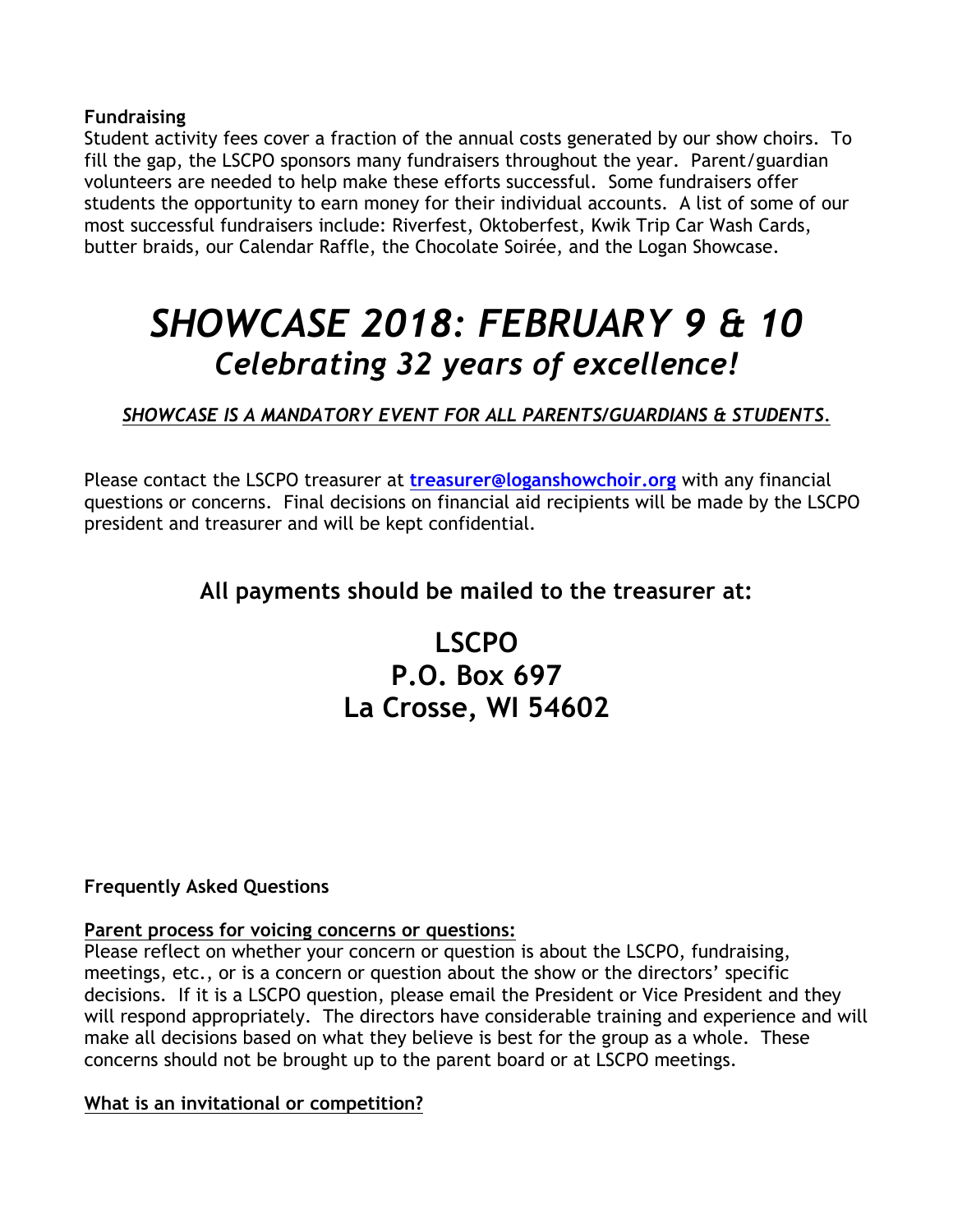Invitationals or competitions are the events at which show choirs compete against one another. These events generally take a full day. Please plan for your child to be at a competition from very early in the morning until very late at night. *Invitationals and competitions are usually the major fundraiser of the year for the hosting choir.*

#### **Can I travel with the show choir to a competition?**

Any parent who chooses to may come along on any trip as long as there is room on the bus.

#### **Are meals provided at competitions?**

The cost of meals is not included with the registration fee for competitions. Students will need to bring food and/or money for the cost of food (up to 3 meals). Healthy snacks are encouraged for travel and competitions and a water bottle is a necessity.

#### **Who is a liaison and what do they do?**

The liaison is a volunteer parent/guardian whose primary function is to act as an assistant to their choir's director(s) in any way that they see fit. The liaisons will be the only extra personnel allowed into rehearsals or clinic days as well as homerooms during competitions.

#### **Why do we do so much fundraising?**

**The Logan Show Choir Parent Organization (LSCPO) covers all expenses for the show choir program** with the exception of the directors' contracts. The costs for costumes, choreography, music rights and arrangements, etc. for two choirs of 30-50+ students each adds up quickly. Although a sizable amount of money is raised through the activity fees paid by singer/dancers, show band, and stage crew members, it does not cover the entire budget. Our organization chooses to cover the balance of the budget through fundraising. It costs approximately \$800 to put each singer/dancer on stage.

#### **I have a fundraising idea. What do I do with it?**

Get as many details for your idea as possible and then contact the LSCPO Board or any of the directors.

#### **Who picks the songs for the shows? Costumes? Soloists?**

These are all decisions made by the directors. Costumes are chosen by the directors, often with input from the choreographer. Soloists are always auditioned and judged with selection going to the student who best fits the needs of each particular solo.

#### **Besides my child's activity fee, what other expenses can I expect leading up to and throughout the show choir season?**

The following clothing and accessory items, considered "personal", are required to be provided or purchased by each choir member:

#### 1. **Garment Bag**

#### **2. Panty-Hose**

**3. Foundational make-up**

Lip color and eye color will be provided by the show choirs.

#### **4. Proper Undergarments (ladies and gentlemen)**

#### **5. Show Choir Apparel – fan gear not mandatory for all involved**

Students will receive rehearsal shirts, spirit shirts, and a Showcase shirt included in their fee. Each year, both of our show choirs have their own spirit shirts made. Members wear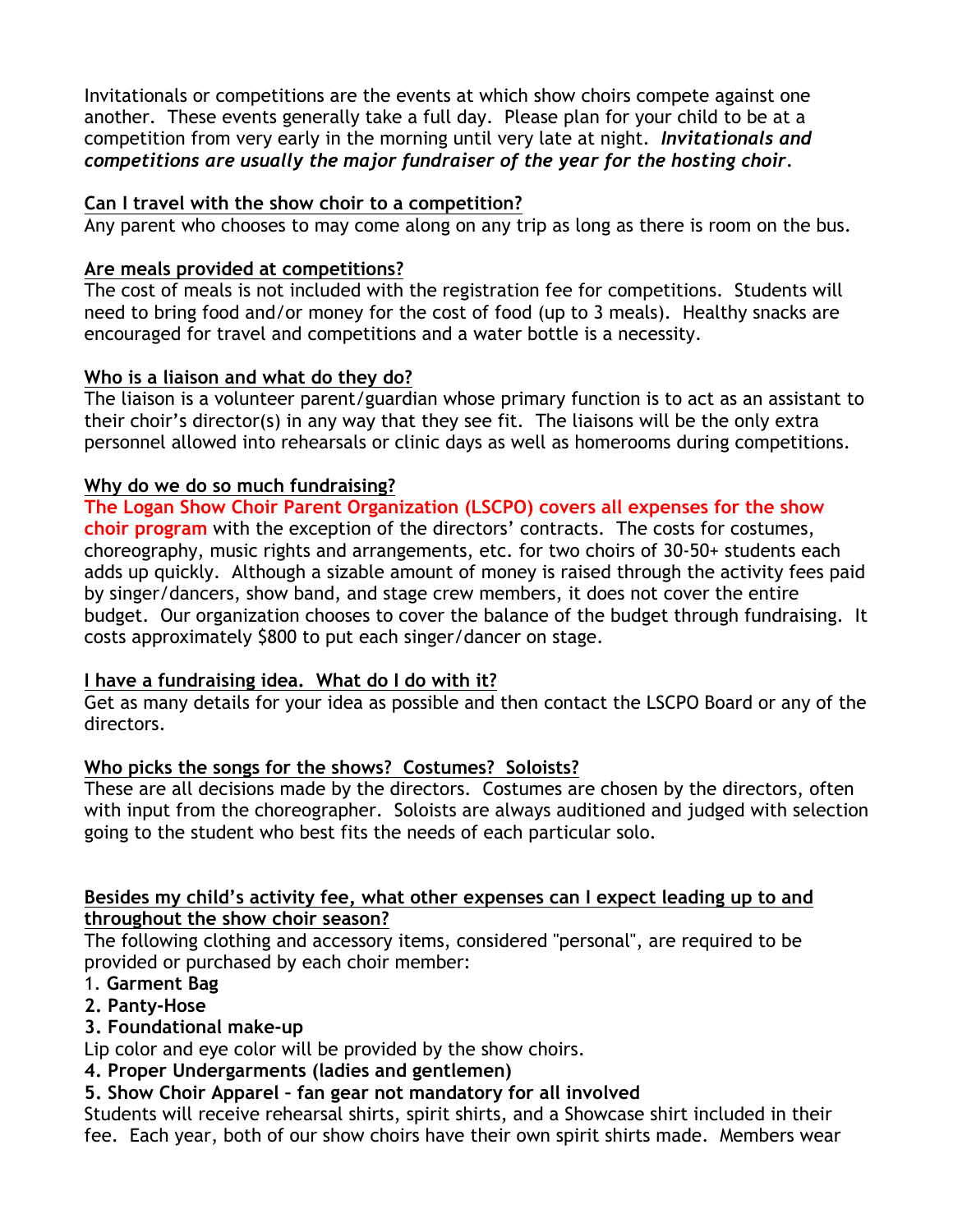spirit shirts when they travel to competitions. Spirit shirts help provide group spirit as well as make choir members easily recognizable to one another and distinguish them from other choirs (who will also be wearing their own spirit shirts!) as they sit together watching other choirs. Students are required to wear presentable blue jeans with their spirit shirts.

#### **6. Travel Expenses**

One meal is typically included on the overnight and we always try to stay at a hotel with a continental breakfast. Meals will still need to be brought or money for food needs to be with the student for the actual competition. In the case of the opportunity for a fan bus, the cost of that opportunity will be shared with everyone.

#### **7. Dry Cleaning**

Costumes will need to be cleaned throughout the season as well as at the end of the season before they are inventoried and stored for future use or sale/rent. We have a relationship with a local dry cleaner and that information will be made available to you.

#### **\*\*NOTICE\*\***

*This list is intended to give parents/guardians an idea of additional charges that may occur during the show choir season but should not be seen as a guarantee of any kind. The all-inclusive fee will significantly cut back on the amount of additional charges but they still may occur. Directors will make every effort to let parents know of additional charges at the earliest opportunity.*

#### **Annual LSCPO Fundraisers**

These events are currently the largest fundraisers each year for the Logan Show Choirs.

#### **Riverfest**

The LSCPO cleans tables, empties garbage cans, and keeps the food tent area clean throughout the celebration. The shifts are scheduled for 4 hours each between 11am-11pm each day. There are 6 people per shift needed and at least one adult needs to be signed up for each shift. This is a great fundraiser that the entire family can participate in. A Riverfest button is required. This is an individual fundraiser and money earned will go directly toward your student's account.

#### **Oktoberfest – Selling Drink Tickets**

The LSCPO sells drink tickets in the ticket booths at the Southside Fest Grounds. Volunteers must be 21 to work and a button is required. Volunteers who are 18 or older are allowed to sell tickets as well but must be in a booth with someone who is 21 or older. This is an individual fundraiser and money earned will go directly toward your student's account.

#### **Chocolate Soiree**

The Chocolate Soiree is the first official performance of the show choir season for the Logan Show Choirs. It is also the LSCPO's second biggest fundraiser of the year. Logan Middle "Touch of Class" and Lincoln Middle "9<sup>th</sup> Street Connection" join The Class Act and Classy Ladies for a double-performance day. There are two shows with the Taste of Chocolate in the cafeteria in between. Volunteers are needed in many areas: set-up and decorating, ticket sales at the door, set-up of desserts, serving, and clean-up. Parents/guardians are also asked to donate desserts to maximize the profitability of this event. In the past, this event has raised over \$3,000 for the organization.